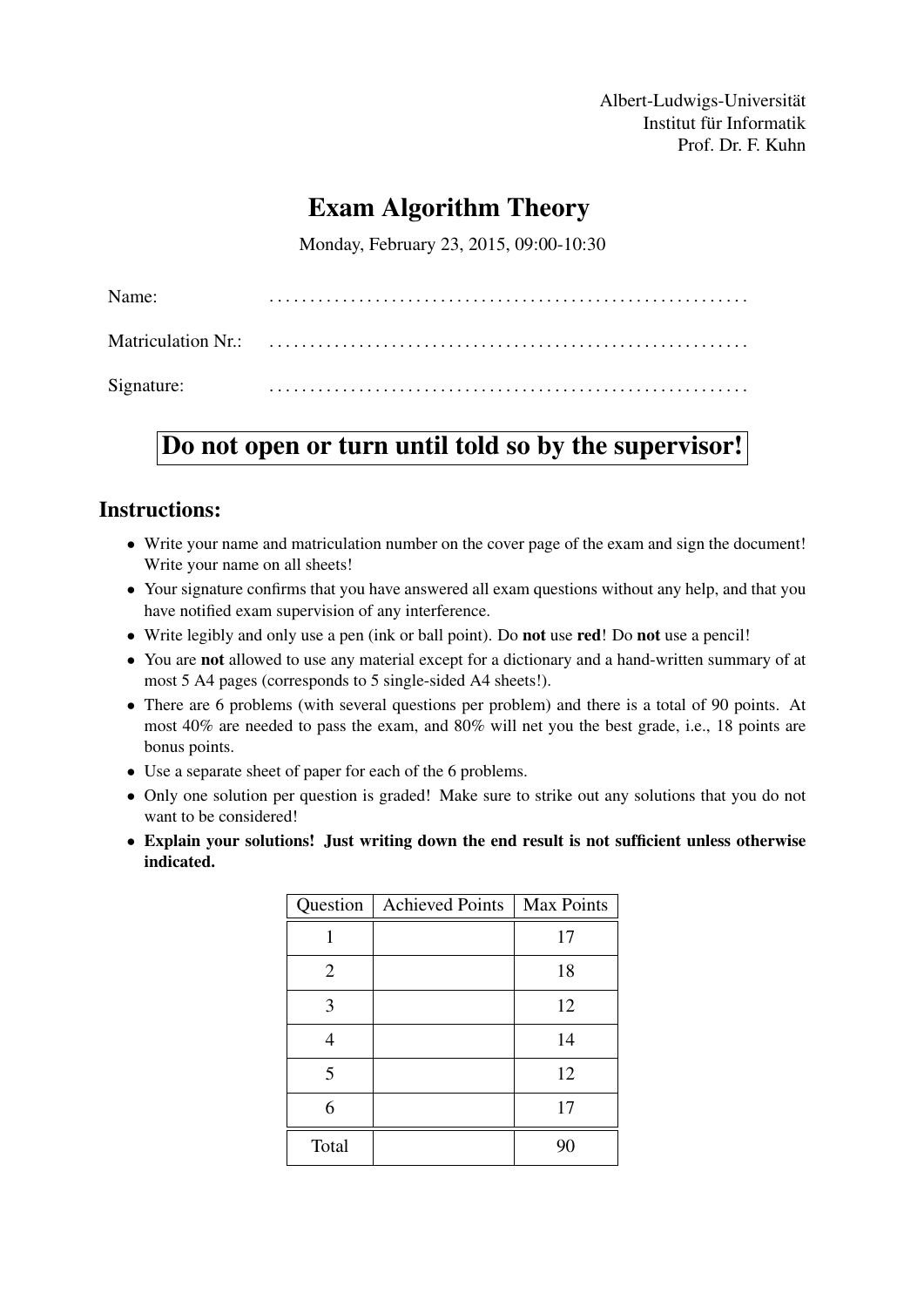### Problem 1: Short Questions (17 points)

- For the following two statements decide whether they are true or false. You do not need to give a proof or counter example.
	- (a) (3 points) There are at most  $\binom{n}{2}$  $\binom{n}{2}$  s-t min-cuts in an s-t flow network with n nodes.
	- (b) (3 points) *Brent's Theorem* says that for a given parallel computation with total work  $T_1$  and span  $T_{\infty}$ , no parallel algorithm running on p processors can run faster than  $\frac{T_1-T_{\infty}}{p}+T_{\infty}.$
- Solve the following two exercises.
	- (c) (5 points) The contraction algorithm (for randomized min-cut) always succeeds in finding a min-cut when it is applied to a tree. Give an explanation why this statement is true.
	- (d) (6 points) Either give an explanation if the following statement is true or provide a counter example if it is false.

There exists some  $c \geq 1$  such that the Last In First Out (LIFO) paging algorithm is c-competitive.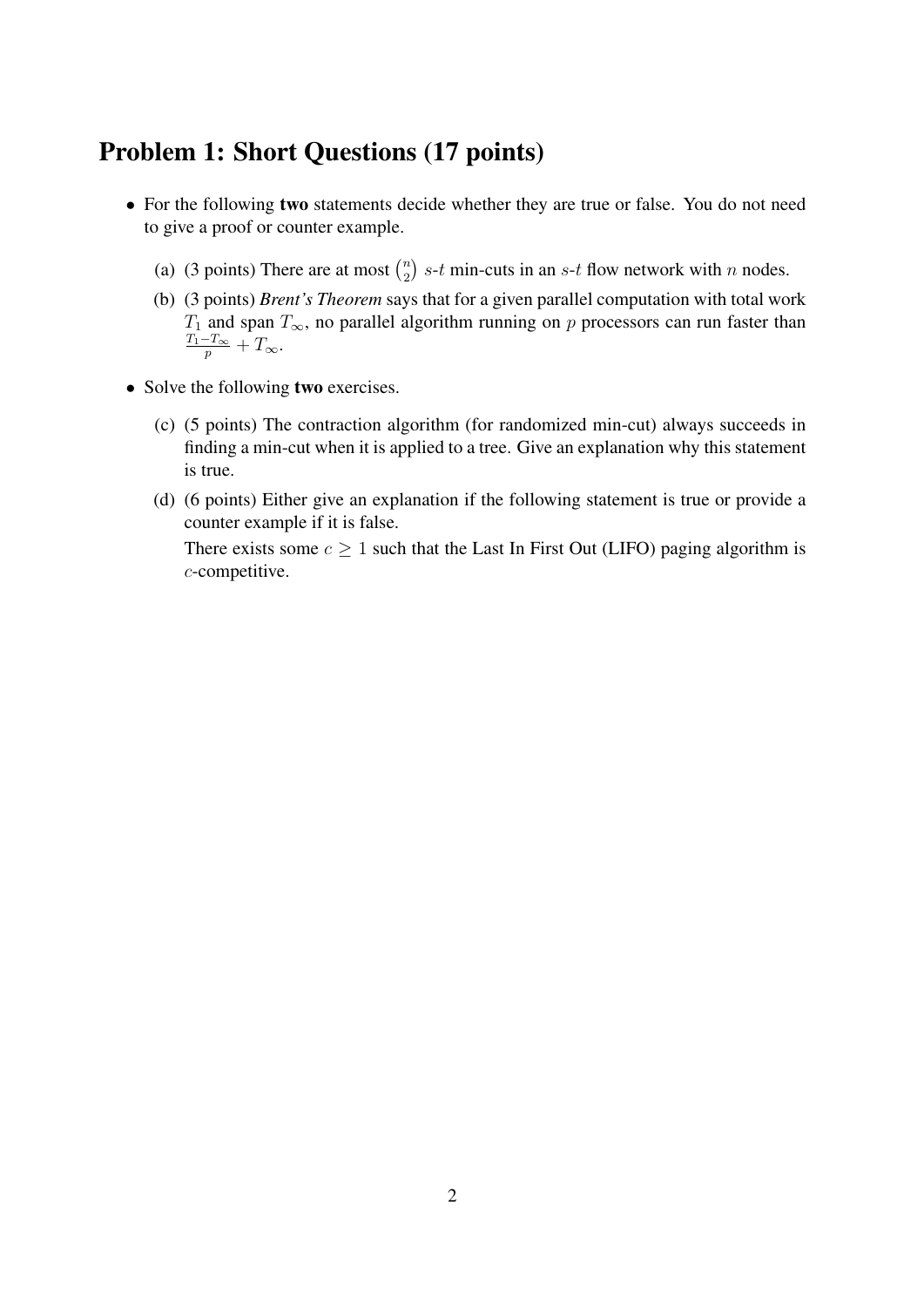## Problem 2: Heaps (18 points)

- (a) (6 points) Consider the Fibonacci heap in Figure 1a (the thick nodes are marked and the thin ones are unmarked). How does the given Fibonacci heap look after inserting value 8 and how does it look after a subsequent *decrease-key*(v, 2) operation?
- (b) (6 points) Consider the binomial heap in Figure 1b. How does the binomial heap look after inserting values 12 and 14 (in that order)? How does it look after a subsequent *delete-min* operation (multiple solutions exist; state one valid solution)?
- (c) (6 points) In a sequence of operations  $o_1, \ldots, o_n$ , let  $o_i$  be a *decrease-key* operation. Show that the *decrease-key* operation in a Fibonacci heap has constant amortized cost with the help of the potential function  $\Phi = R + 2M$ , where R is the number of trees (length of the root list) and M is the number of marked nodes that are not in the root list.



Figure 1: Initial heaps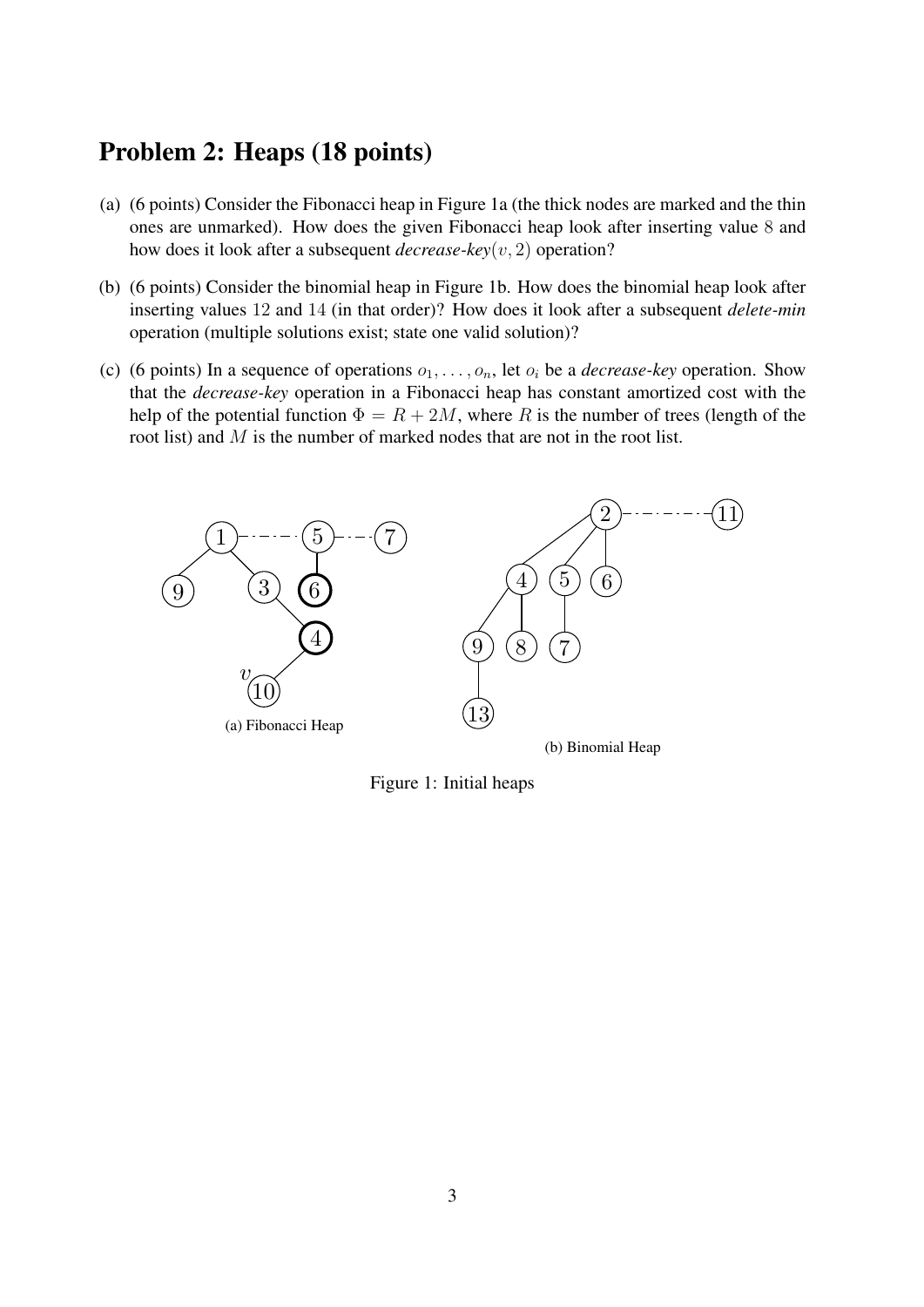#### Problem 3: Cover all Edges (12 points)

You are given an undirected graph  $G = (V, E)$ , a capacity function  $c: V \to \mathbb{N}$  and a subset  $U \subseteq V$  of the nodes. The goal is to cover every edge with the nodes in U, where every node  $u \in U$  can cover up to  $c(u)$  of its incident edges.

Formally, we are interested in the existence of an assignment of the edges to incident nodes in U such that each node u gets assigned at most  $c(u)$  of its incident edges.

- (a)  $(10 \text{ points})$  Devise an efficient<sup>1</sup> algorithm to determine whether such an assignment exists *with a given subset* U and a *given* cost function c or not.
- (b) (2 points) What is the running time of your algorithm?

# Problem 4: Randomized Max Cut (14 points)

Let  $G = (V, E)$  be an undirected graph. Consider the following randomized algorithm: Every node  $v \in V$  joins the set S with proability 1/2. The algorithm's output is the cut  $(S, V \setminus S)$ . You can assume that  $(S, V \setminus S)$  actually is a cut, i.e.,  $\emptyset \neq S \neq V$ .

(a) (10 points) Show that with probability at least  $1/3$  this algorithm outputs a cut which is a 4-approximation to a maximum cut.

Remark: *For a non-negative random variable* X*, the Markov inequality states that for all*  $t > 0$  we have  $Pr(X \ge t) \le \frac{E[X]}{t}$  $\frac{[X]}{t}$ .

*If you do not succeed with your choice of a random variable* X *you might try a different one.*

(b) (4 points) How can you use the above algorithm to devise a 4-approximation of a maximum cut with probability at least  $1 - \left(\frac{1}{3}\right)$  $\frac{1}{3}$ <sup>k</sup> for  $k \in \mathbb{N}$ . You do not need to show the success probability of your idea.

Remark: *If you could not solve* a)*, you can still use the result as a black box for solving* b)*.*

<sup>&</sup>lt;sup>1</sup>Trying out all possibilities is **not** an efficient algorithm.